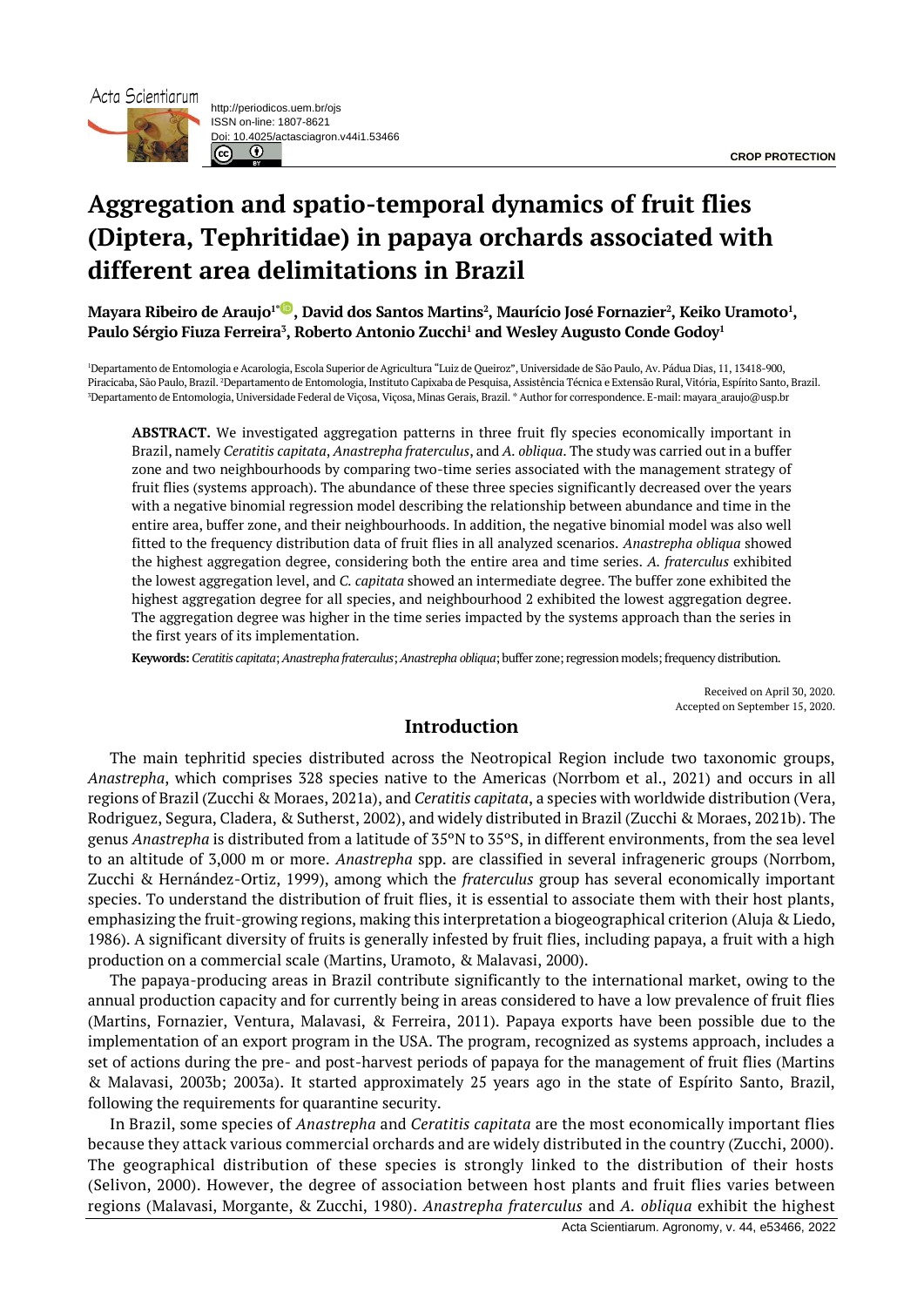degree of polyphagy (159 and 70 associated hosts, respectively) in Brazil (Zucchi & Moraes, 2021a). *Ceratitis capitata*, an exotic species, also has a wide range of hosts, being associated with 115 plant species in Brazil (Zucchi & Moraes, 2021b).

Recent studies have been conducted with fruit flies to better understand their spatial distribution in several areas of Brazil (Garcia, Araujo, Uramoto, Walder, & Zucchi, 2017; Frighetto, Machota Junior, Bortoli, Botton, & Guerra, 2019; Santos, Silva, & Miranda, 2020). These studies have taken into account landscape arrangement as one of the factors determining species distribution in different parts of the world (Meyer, Robertson, Peterson, & Mansell, 2008; Kounatidis et al., 2008; Gutierrez & Ponti, 2011; Flores et al., 2016). In general, changes in natural ecosystems, when converting them into agroecosystems, have intensified questions on how to better understand the community structure of pests and their natural enemies as well as investigating the processes determining the abundance of species in different areas (Vandermeer, 1995; Altieri & Nicholls, 2004). Therefore, studies on the spatio-temporal distribution pattern associated with environmental conditions are of high relevance in fruit fly management (Aluja et al., 2003; Aluja & Mangan, 2008; Rull et al., 2018).

Spatio-temporal patterns of distribution in fruit flies have been investigated using different statistical tools such as geostatistics and exponential family models to investigate the frequency distribution of species and populations (Garcia et al., 2017; Nicácio et al., 2019; Oliveira, Uchoa, Pereira, Nicácio, & Faccenda, 2019). These include Poisson and negative binomial functions, usually employed to investigate random and clumped ecological distribution patterns. Insects, in general, particularly fruit flies, tend to exhibit clumped distribution because of the common aggregation of larvae in fruits (Deus et al., 2016). Understanding the aggregation patterns of insects may be useful for pest management in critical areas, such as orchards infested by fruit flies. As for fruit flies in Brazil, this knowledge is still scarce, especially when it involves a time series reflecting real conditions in orchards.

In this study, a long-term time series of *C. capitata*, *A. fraterculus,* and *A. obliqua* was analyzed to investigate the aggregation patterns of fruit fly species, taking into account spatio-temporal distribution in different area delimitations and a time series associated with a management strategy of fruit flies (systems approach). We aim to compare the time series of the three fruit fly species in different spatial delimitations, namely a buffer zone and neighbourhoods 1 and 2, to verify the spatio-temporal distribution patterns in the areas. Therefore, we analyzed the influence of the native forest on the distribution of fruit fly species by comparing the abundance distribution for the three species as a function of time, and under different spatial delimitations in a distance gradient from the Atlantic rainforest remnant. Although previous studies have investigated aspects of population dynamics in fruit flies (Aluja, Ordano, Guillén, & Rull, 2012; Raga, Paula, Souza-Filho, & Castro, 2017; Galli, Michelotto, Bernardes-Soares, Mello-Martins, & Fischer, 2019), a comparative spatio-temporal distribution, taking into account the distance from the native forest as well as pest management, has yet to be performed, especially for the three most important fruit flies (*C. capitata*, *A. fraterculus* and *A. obliqua*).

# **Material and methods**

## **Data set**

The data set was obtained from the monitoring of fruit flies in commercial papaya crops in the State of Espírito Santo, Brazil. This monitoring is part of a set of measures adopted for the management of fruit flies in papaya orchards, the systems approach, which aims to maintain crops with a low prevalence of tephritids, i.e., below seven fruit flies per trap per day (FTD), thus enabling the export of fruits to the USA (Martins & Malavasi, 2003b; Martins et al., 2011).

The study region is located in the vicinity of the municipality of Linhares, 33 m of altitude, and it is considered a production center for papaya in the state of Espírito Santo, Brazil, with a mean production of 50 t ha-1 year (Instituto Capixaba de Pesquisa, Assistência Técnica e Extensão Rural [Incaper], 2020). In the region, Ombrophilous Dense Forest, also known as Tableland Forest, is prevalent and the predominant climate is warm tropical, and humid, with a rainy season in summer and dry season in winter, reaching a mean annual temperature of 23ºC (Instituto Chico Mendes de Conservação da Biodiversidade [ICMBio], 2020).

The fruit flies were collected weekly using McPhail traps, with 300 mL of an attractive solution of hydrolyzed corn protein (5%) for collection of *Anastrepha* specimens, and Jackson traps with the sex pheromone Trimedlure were used to capture males of *C. capitata*. The traps were distributed at 1 trap per 1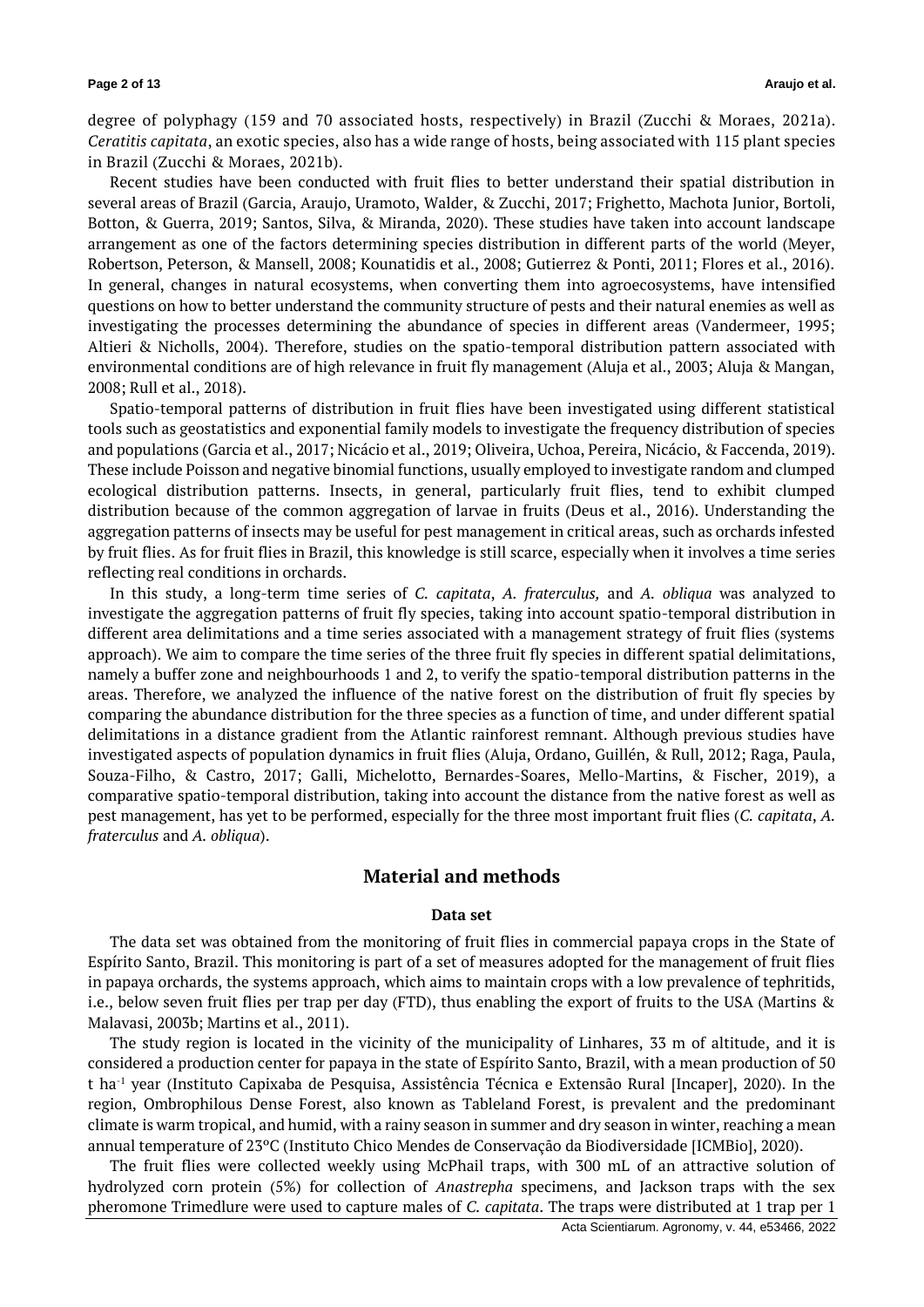ha of cultivated area, using 50 McPhail traps and 50% Jackson traps, interspersed, at different georeferenced points (18º 02' 35.7" to 20º 33' 58.3" S and 39º 13' 00.7" to 41º 09' 16.1" W) in commercial papaya production fields in Espírito Santo State (Figure 1). Incaper – *Instituto Capixaba de Pesquisa, Assistência Técnica e Extensão Rural* – provided us with a time series from 1998 to 2010, containing abundant data for *C. capitata*, *A. fraterculus,* and *A. obliqua*. The nominal *A. fraterculus* is used here in sensu lato, as it comprises a complex of cryptic species.

## **Time series with different area delimitations**

The dataset was analyzed in different area delimitations to investigate the relationship between abundance and time. Additionally, the frequency distribution patterns of fruit fly species were analyzed in papaya orchards close and distant from the Reserva Natural Vale, an Atlantic forest remnant that is highly biodiverse with approximately 23,000 ha of protected area (Kierulff, Avelar, Ferreira, Povoa, & Bérnils, 2015). The area delimitations were classified as a buffer zone, neighbourhood 1, and neighbourhood 2 (Figure 1). The buffer zone is a delimitation of the Ministry of Environment of Brazil, an area established around a conservation unit to filter the negative impacts of activities occurring outside it, such as pollution, invasive species, and the advancement of human occupation, especially in units close to intensely occupied areas. Neighbourhood 1 borders the buffer zone and neighbourhood 2 is the pool of all areas further from the buffer zone.

As the present study aimed to investigate temporal space aggregation over a wide area regarding landscape composition, the delimited regions were investigated concerning the distance from the Atlantic forest remnant because it is the main element of the landscape capable of significantly influencing the distribution of fruit flies. Considering the center of the Atlantic Forest Reserve, the distances to the buffer zone, neighbourhood 1, and neighbourhood 2 are 9, 17, and 50 km, respectively.

The papaya orchards are randomly distributed in these regions with sizes between 2 and 275 ha, with a density of 1,100 to 1,500 plants ha<sup>-1</sup> (Alves, 2003). A total of 332 orchards were studied in the buffer zone, 251 in neighbourhood 1, and 378 in neighbourhood 2, from 1998 to 2010.

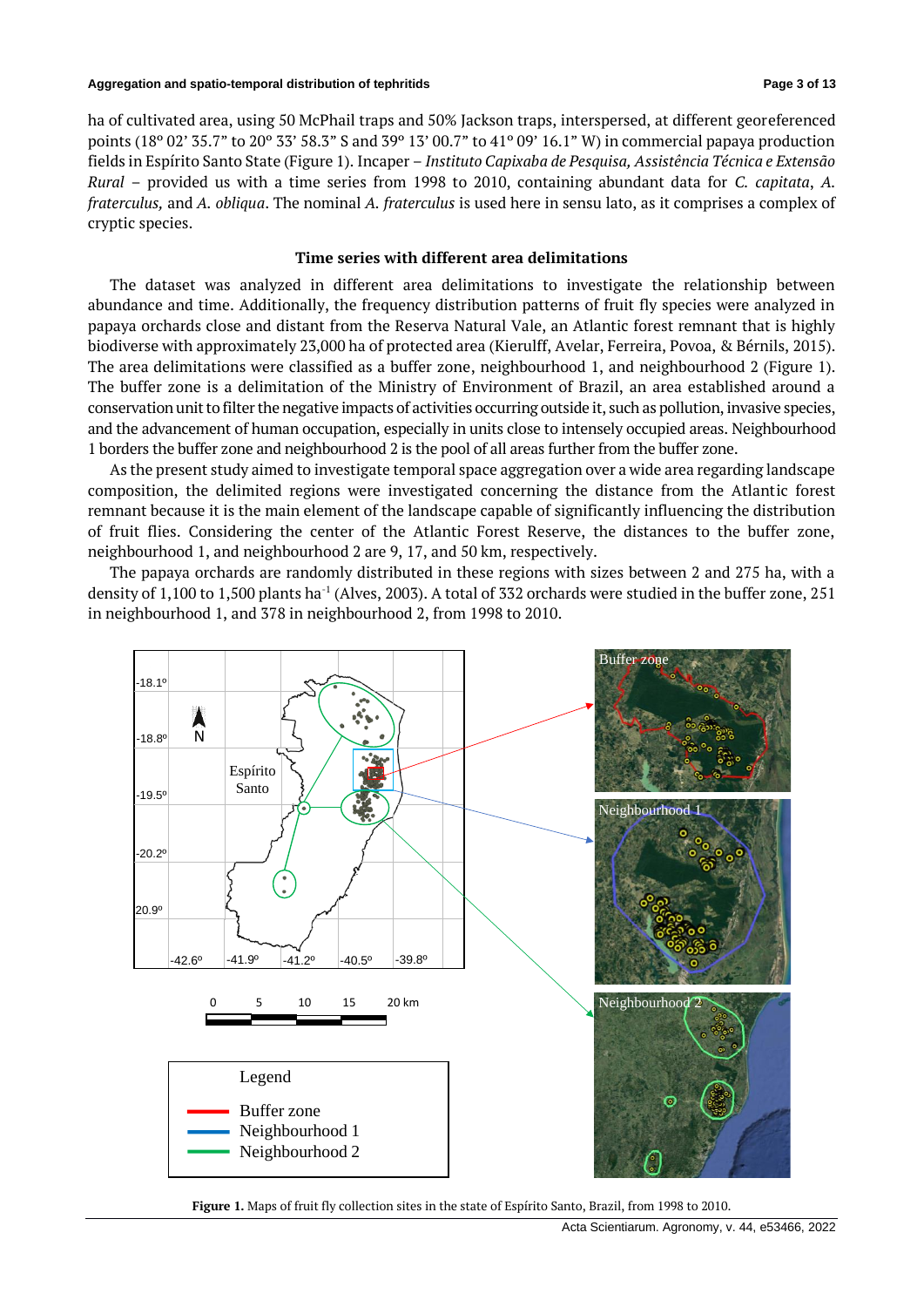#### **Time series with different periods**

The full-time series (1998-2010) was subdivided into two subseries, 1998 to 2003 and 2004 to 2010, to document and compare the evolution of the systems approach, and their effects on the abundance of *C. capitata*, *A. fraterculus,* and *A. obliqua*. The systems approach is a set of actions during the pre- and postharvest periods, implemented in 1990s to improve production, harvesting, packaging, and transport of a commodity that meets the requirements for quarantine security (Martins & Malavasi, 2003b; Malavasi & Martins, 2005). For convenience, we named the time series as 'continuous implementation of the systems approach' for the series between 1998 and 2003, and 'impact on abundance' for the series between 2004 and 2010. Continuous implementation of the systems approach determines sequential, permanent, and uninterrupted management actions since the beginning of its implementation. The impact on abundance describes years after which abundance was visibly influenced by the systems approach.

#### **Data analysis**

The Shapiro-Wilk test was used to evaluate data normality, with results indicating that the relationship between abundance and rainfall, temperature, and humidity did not follow a normal distribution. Then, Spearman's correlation was applied to investigate the correlation between the variables mentioned above. Generalized linear models (GLMs) with Poisson and negative binomial errors were used to analyze the relationship between fruit fly abundance and time, according to the series and subseries mentioned above. The Akaike information criterion (AIC) was used to select the best GLM model to fit the fruit fly dataset.

Based on the results obtained with the GLM models, the frequency distribution of fruit flies was fitted to the negative binomial distribution models to confirm whether the spatio-temporal distribution of *C. capitata*, *A. fraterculus*, and *A. obliqua* followed a clumped pattern, and also to compare the degree of aggregation among areas and time subseries. The number of flies per sampling unit was summarized as a frequency distribution, described as the area delimitations with 0, 1, 2, 3, …*n* fruit flies. The *k* parameter in the negative binomial distribution was used to estimate the spatial aggregation degree of flies. The value of *k* indicates the highest aggregation with *k* tending to zero. *K* was calculated by computing the maximum likelihood estimate for aggregation, and the fit of the negative binomial model was tested using the Pearson's χ<sup>2</sup> statistic (Crawley, 2007).

## **Results and discussion**

A total of 13,889 adults of *C. capitata* (FTD = 0.007), 2,999 of *A. fraterculus* (FTD = 0.006), and 797 of *A. obliqua* (FTD = 0.006) were collected in papaya orchards in the State of Espírito Santo, during a 13-year monitoring period. The three-time series for the three fruit fly species from 1998 to 2010 described the population dynamics of *C. capitata*, *A. fraterculus*, and *A. obliqua*, indicating a decreasing trend in abundance for the species, particularly visible after 2003 (Figure 2). Regression analyses with Poisson and negative binomial errors were performed for the three datasets showing a significant relationship between time (years) and abundance when data were fitted to the two functions (Table 1). However, the AIC value indicated that the negative binomial model was the best regression function to explain the abundance variation in response to the time series for *C. capitata*, *A. fraterculus*, and *A. obliqua*.



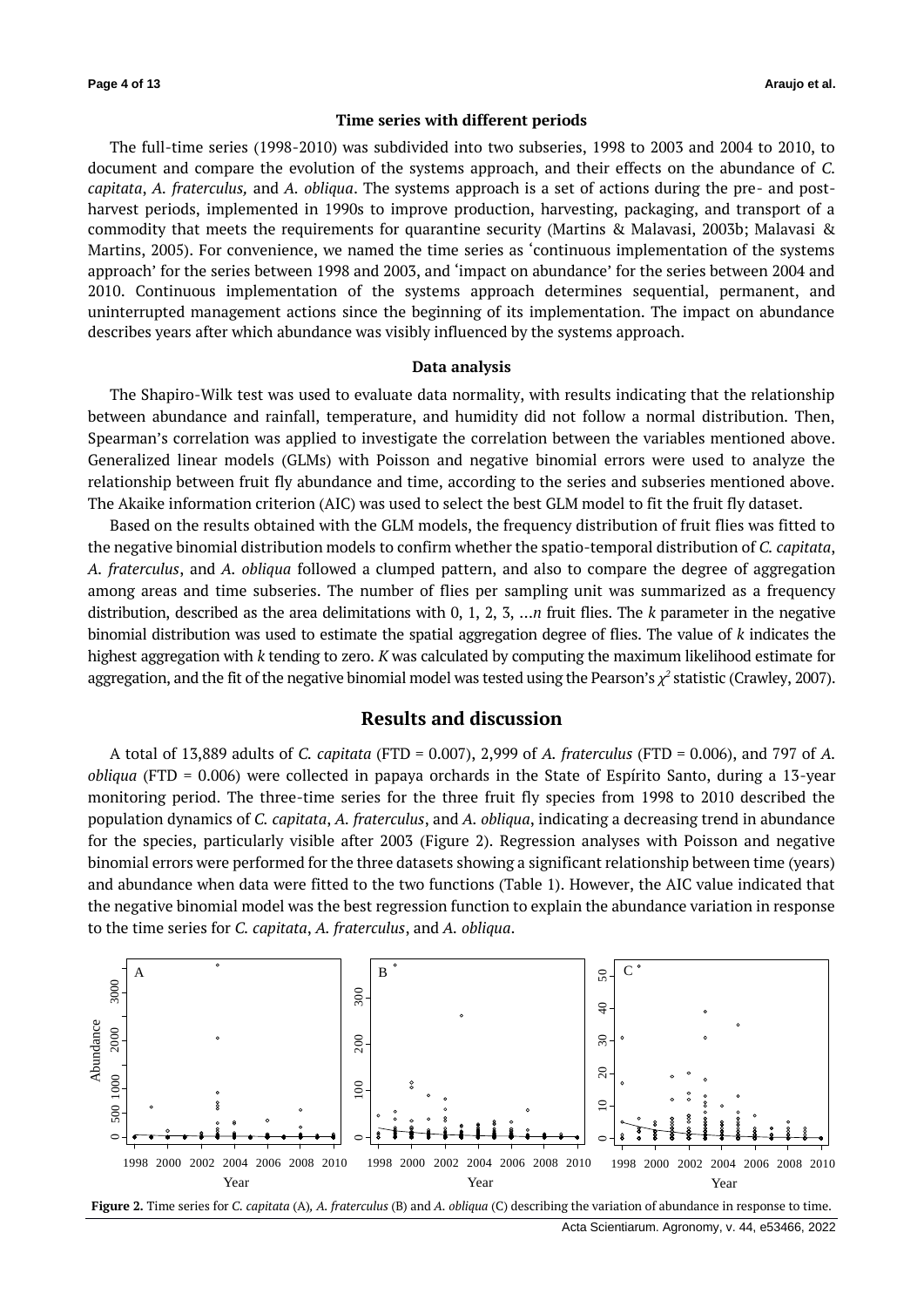#### **Aggregation and spatio-temporal distribution of tephritids Page 5 of 13**

**Table 1.** Regressions with Poisson and Negative binomial errors taking into account fruit fly abundance variation in response to time (1998-2010).

|              |          | Regression with Poisson errors for C. capitata              |          |            |
|--------------|----------|-------------------------------------------------------------|----------|------------|
| Coefficients | Estimate | Standard error                                              | z value  | Pr(>  z )  |
| Intercept    | 287.22   | 6.44                                                        | 44.61    | $<$ 2e-16  |
| Time         | $-0.14$  | 0.003                                                       | $-44.19$ | $<$ 2e-16  |
|              |          |                                                             |          | AIC 101672 |
|              |          | Regression with negative binomial errors for C. capitata    |          |            |
| Intercept    | 406.30   | 87.83                                                       | 44.61    | 3.73e-06   |
| Time         | $-0.20$  | 0.043                                                       | $-4.59$  | 4.29e-06   |
|              |          |                                                             |          | AIC 3426*  |
|              |          | Regression with Poisson errors for A. fraterculus           |          |            |
| Intercept    | 672.09   | 14.83                                                       | 45.31    | $<$ 2e-16  |
| Time         | $-0.33$  | 0.007                                                       | $-45.21$ | $< 2e-16$  |
|              |          |                                                             |          | AIC 12297  |
|              |          | Regression with negative binomial errors for A. fraterculus |          |            |
| Intercept    | 687.59   | 58.33                                                       | 11.79    | $<$ 2e-16  |
| Time         | $-0.34$  | 0.03                                                        | $-11.77$ | $<$ 2e-16  |
|              |          |                                                             |          | AIC 3189*  |
|              |          | Regression with Poisson errors for A. obliqua               |          |            |
| Intercept    | 579.42   | 28.25                                                       | 20.51    | $<$ 2e-16  |
| Time         | $-0.28$  | 0.01                                                        | $-20.50$ | $<$ 2e-16  |
|              |          |                                                             |          | AIC 3593   |
|              |          | Regression with negative binomial errors for A. obliqua     |          |            |
| Intercept    | 650.86   | 71.26                                                       | 9.13     | $<$ 2e-16  |
| Time         | $-0.32$  | 0.03                                                        | $-9.13$  | $<$ 2e-16  |
|              |          |                                                             |          | AIC 1848*  |

\*Best model.

The abundance variation of the three species in response to time was also significant when fly abundances were compared within the entire area from 1998 to 2010 (Table 1). This result was also observed in the delimitated areas, buffer zone (Table 2), neighbourhood 1 (Table 3), and neighbourhood 2 (Table 4).

Spearman's correlation analysis between the abundance of fruit flies and the variables temperature, humidity, rainfall, and time (1998-2010) indicated a single negative significant correlation (rho = -0.14 p < 0.001), i.e., between abundances of *C. capitata* and humidity.

The frequency distribution analysis (Table 5) shows significant clumped patterns for the three fruit fly species in all the areas studied. When studying the influence on each area, the three species were more aggregated in the buffer zone. Observing each species separately, it was noticed that the aggregation degree was practically the same for *C. capitata* in the entire area, neighbourhoods 1, and 2, but the buffer zone exhibited its highest aggregation, reaching *k =* 0.08 (Table 5). *Anastrepha fraterculus* also exhibited the maximum aggregation degree in the buffer zone, but with  $k = 0.13$ , and in neighbourhood 2, it showed its lowest aggregation degree, with *k* = 0.25. *Anastrepha obliqua* exhibited its maximum aggregation in the buffer zone, with  $k = 0.03$ , and its lowest aggregation level in neighbourhood 2.

The comparison between the continuous implementation of the systems approach and the impact on abundance also revealed that the two times series exhibited clumped frequency distribution for the three species analyzed (Table 6). The species showed more aggregated patterns during the impact on abundance when the entire area was evaluated. Further evidence of an increase in aggregation can be observed when comparing the *C. capitata* time series in the buffer zone, with *k* = 0.13 for the series between 1998 and 2003, *k* = 0.07 for the series between 2004 and 2010, and *A. fraterculus* when the *k* value decreased from 0.2 (1998-2003) to 0.09 (2004-2010; Table 6). Although *A. obliqua* has exhibited a clear trend to increase its aggregation in the entire area, in the buffer zone, and neighbourhoods 2, its aggregation degree trended to decrease. In both areas, a loss of aggregation was observed, with *k* values increasing from the 1998-2003 series to the 2004-2010 series. An increase in aggregation was only observed for the entire area and neighbourhood 1.

Among the species of Tephritidae reported in agricultural orchards in Brazil, *C. capitata*, *A. fraterculus,* and *A. obliqua* have been dominant (Querino, Maia, Lopes, Alvarenga, & Zucchi, 2014; Lopes et al., 2015; Duarte, Garcia, & Andaló, 2016; Rosa et al., 2018). These species are widely distributed in the Brazilian territory, are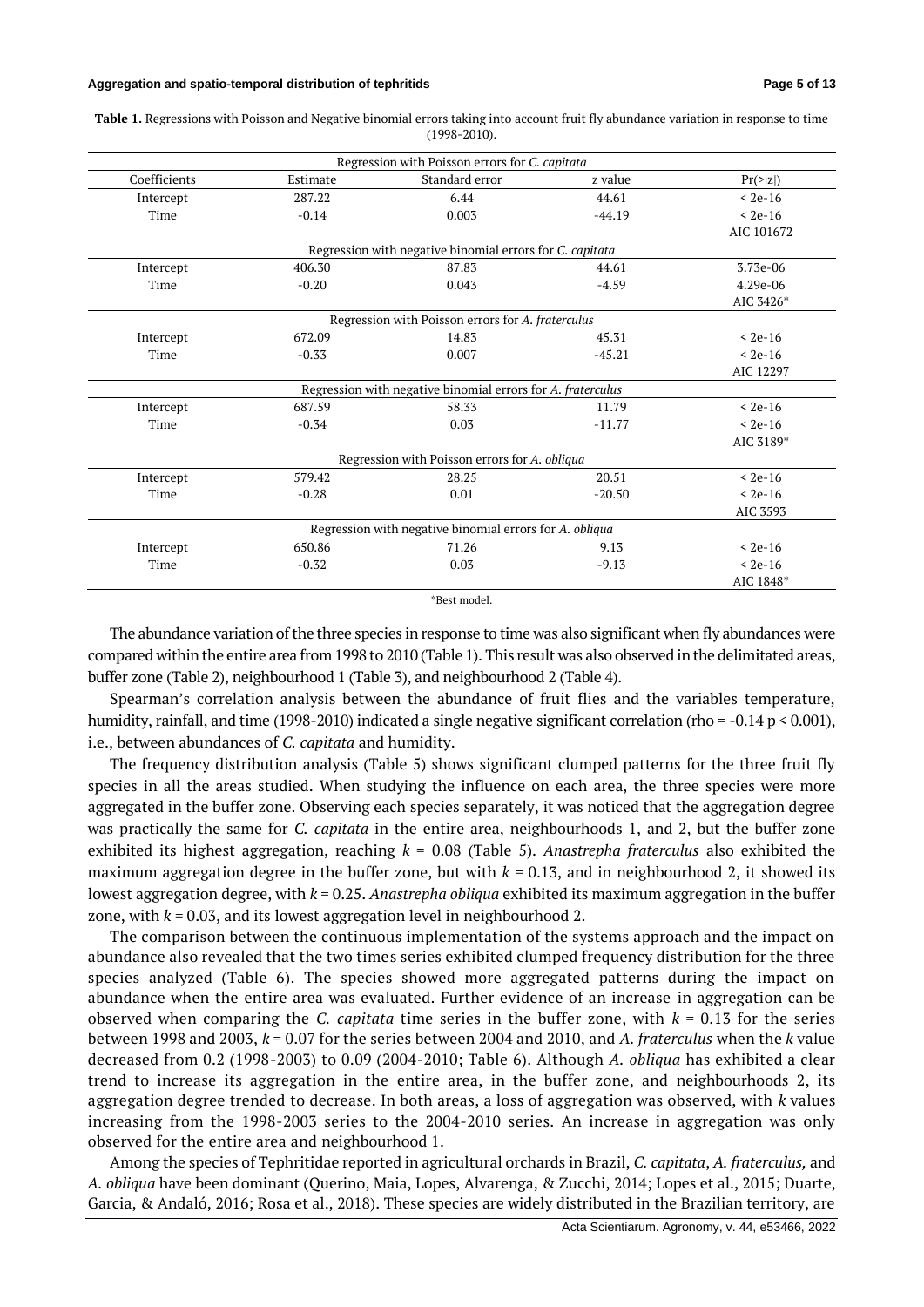highly polyphagous, and have a wide range of hosts already registered (Zucchi & Moraes, 2021a; 2021b). As observed in surveys of fruit flies in commercial plantations (Aluja et al., 1996), also in the areas of commercial production of papaya in the state of Espírito Santo, Brazil, few species of fruit flies are common.

**Table 2.** Regressions with Poisson and negative binomial errors taking into account fruit fly abundance variation in response to time (1998-2010) in the buffer zone.

|              |          | Regression with Poisson errors for C. capitata              |          |            |
|--------------|----------|-------------------------------------------------------------|----------|------------|
| Coefficients | Estimate | Standard error                                              | z value  | Pr(>  z )  |
| Intercept    | 243.43   | 14.78                                                       | 16.48    | $<$ 2e-16  |
| Time         | $-0.12$  | 0.007                                                       | $-16.36$ | $<$ 2e-16  |
|              |          |                                                             |          | AIC 13010  |
|              |          | Regression with negative binomial errors for C. capitata    |          |            |
| Intercept    | 584.97   | 143.39                                                      | 4.08     | 4.51e-05   |
| Time         | $-0.29$  | 0.07                                                        | $-4.07$  | 4.70e-05   |
|              |          |                                                             |          | AIC 848*   |
|              |          | Regression with Poisson errors for A. fraterculus           |          |            |
| Intercept    | 904.25   | 24.80                                                       | 36.46    | $<$ 2e-16  |
| Time         | $-0.45$  | 0.01                                                        | $-34.38$ | $<$ 2e-16  |
|              |          |                                                             |          | AIC 4293   |
|              |          | Regression with negative binomial errors for A. fraterculus |          |            |
| Intercept    | 776.93   | 99.14                                                       | 7.84     | $4.64e-15$ |
| Time         | $-039$   | 0.05                                                        | $-7.83$  | 4.83e-15   |
|              |          |                                                             |          | AIC 910*   |
|              |          | Regression with Poisson errors for A. obliqua               |          |            |
| Intercept    | 940.10   | 72.56                                                       | 12.96    | $<$ 2e-16  |
| Time         | $-0.47$  | 0.04                                                        | $-12.96$ | $<$ 2e-16  |
|              |          |                                                             |          | AIC 651    |
|              |          | Regression with negative binomial errors for A. obliqua     |          |            |
| Intercept    | 757.53   | 138.27                                                      | 5.48     | 4.28e-08   |
| Time         | $-0.37$  | 0.07                                                        | $-5.48$  | 4.07e-08   |
|              |          |                                                             |          | AIC 349 *  |

\*Best model.

**Table 3.** Regressions with Poisson and negative binomial errors taking into account fruit fly abundance variation in response to time (1998-2010) in the neighbourhood 1.

|              |           | Regression with Poisson errors for C. capitata              |          |           |
|--------------|-----------|-------------------------------------------------------------|----------|-----------|
| Coefficients | Estimate  | Standard error                                              | z value  | Pr(>  z ) |
| Intercept    | $-399.76$ | 24.28                                                       | $-16.47$ | $<$ 2e-16 |
| Time         | 0.20      | 0.01                                                        | 16.53    | $<$ 2e-16 |
|              |           |                                                             |          | AIC 5942  |
|              |           | Regression with negative binomial errors for C. capitata    |          |           |
| Intercept    | $-511.19$ | 149.91                                                      | $-3.41$  | $6.5e-04$ |
| Time         | 0.25      | 0.07                                                        | 3.42     | $6.3e-04$ |
|              |           |                                                             |          | AIC 804*  |
|              |           | Regression with Poisson errors for A. fraterculus           |          |           |
| Intercept    | 813.32    | 25.47                                                       | 31.93    | $<$ 2e-16 |
| Time         | $-0.40$   | 0.01                                                        | $-31.85$ | $<$ 2e-16 |
|              |           |                                                             |          | AIC 4263  |
|              |           | Regression with negative binomial errors for A. fraterculus |          |           |
| Intercept    | 826.54    | 117.16                                                      | 7.05     | 1.73e-12  |
| Time         | $-0.41$   | 0.06                                                        | $-7.04$  | 1.85e-12  |
|              |           |                                                             |          | AIC 923*  |
|              |           | Regression with Poisson errors for A. obliqua               |          |           |
| Intercept    | 589.71    | 50.69                                                       | 11.63    | $< 2e-16$ |
| Time         | $-0.29$   | 0.02                                                        | $-1163$  | $<$ 2e-16 |
|              |           |                                                             |          | AIC 1170  |
|              |           | Regression with negative binomial errors for A. obliqua     |          |           |
| Intercept    | 607.87    | 143.33                                                      | 4.24     | 2.22e-05  |
| Time         | $-0.30$   | 0.07                                                        | $-4.24$  | 2.22e-05  |
|              |           |                                                             |          | AIC 538*  |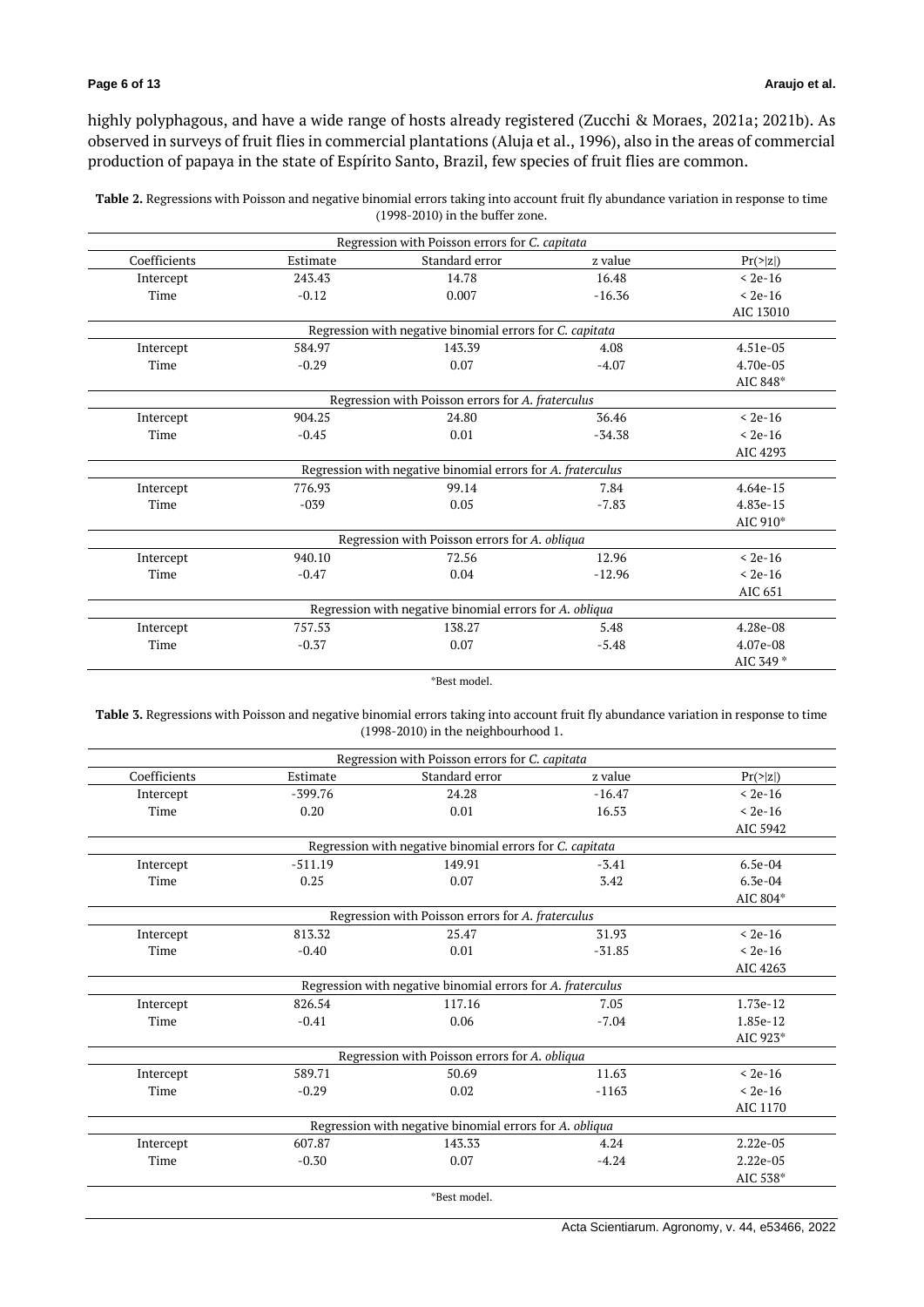#### **Aggregation and spatio-temporal distribution of tephritids Page 7 of 13**

**Table 4.** Regressions with Poisson and negative binomial errors taking into account fruit fly abundance variation in response to time (1998-2010) in the neighbourhood 2.

|              |          | Regression with Poisson errors for C. capitata              |          |            |
|--------------|----------|-------------------------------------------------------------|----------|------------|
| Coefficients | Estimate | Standard error                                              | z value  | Pr(>  z )  |
| Intercept    | 183.04   | 9.02                                                        | 20.29    | $2e-16$    |
| Time         | $-0.09$  | 0.004                                                       | $-19.91$ | $< 2e-16$  |
|              |          |                                                             |          | AIC 74733  |
|              |          | Regression with negative binomial errors for C. capitata    |          |            |
| Intercept    | 873.57   | 168.30                                                      | 5.19     | 2.10e-07   |
| Time         | $-0.43$  | 0.08                                                        | $-5.17$  | 2.33e-07   |
|              |          |                                                             |          | AIC 1690*  |
|              |          | Regression with Poisson errors for A. fraterculus           |          |            |
| Intercept    | 250.70   | 32.04                                                       | 7.82     | $5.14e-15$ |
| Time         | $-0.12$  | 0.02                                                        | $-7.79$  | 6.36e-15   |
|              |          |                                                             |          | AIC 2866   |
|              |          | Regression with negative binomial errors for A. fraterculus |          |            |
| Intercept    | 326.10   | 102.06                                                      | 3.19     | 1.40e-03   |
| Time         | $-0.16$  | 0.05                                                        | $-3.18$  | 1.44e-03   |
|              |          |                                                             |          | AIC 1335*  |
|              |          | Regression with Poisson errors for A. obliqua               |          |            |
| Intercept    | 439.62   | 46.08                                                       | 9.54     | $2e-16$    |
| Time         | $-022$   | 0.02                                                        | $-9.54$  | $2e-16$    |
|              |          |                                                             |          | AIC 1627   |
|              |          | Regression with negative binomial errors for A. obliqua     |          |            |
| Intercept    | 541.18   | 117.12                                                      | 4.62     | 3.82e-06   |
| Time         | $-0.27$  | 0.06                                                        | $-4.62$  | 3.82e-06   |
|              |          |                                                             |          | AIC 934*   |

\*Best model

**Table 5.** Fits of the negative binomial distribution model to the frequency of *C. capitata, A. fraterculus* and *A. obliqua* in entire area, buffer zone, neighbourhood 1 and neighbourhood 2 from 1998-2010.

| Entire area     |                 |             |      |              |     |  |
|-----------------|-----------------|-------------|------|--------------|-----|--|
|                 | $\bar{x}$       | $s^2$       | k    | $\nu^{2(3)}$ | df  |  |
| C. capitata     | 7.18            | 309.21      | 0.14 | 6.00         | 60  |  |
| A. fraterculus  | 2.71            | 100.61      | 0.15 | 3.07         | 117 |  |
| A. obliqua      | 0.83            | 11.26       | 0.13 | 5.23         | 53  |  |
|                 |                 | Buffer zone |      |              |     |  |
| C. capitata     | 2.31            | 73.88       | 0.08 | 0.01         | 60  |  |
| A. fraterculus  | 1.93            | 48.43       | 0.13 | 0.05         | 58  |  |
| A. obliqua      | 0.37            | 8.90        | 0.03 | 0.80         | 53  |  |
|                 | Neighbourhood 1 |             |      |              |     |  |
| C. capitata     | 2.35            | 67.47       | 0.13 | 0.03         | 65  |  |
| A. fraterculus  | 4.12            | 194.80      | 0.17 | 0.24         | 91  |  |
| A. obliqua      | 1.06            | 16.98       | 0.13 | 0.01         | 39  |  |
| Neighbourhood 2 |                 |             |      |              |     |  |
| C. capitata     | 5.97            | 319.20      | 0.14 | 0.10         | 88  |  |
| A. fraterculus  | 2.30            | 27.90       | 0.25 | 5.54         | 41  |  |
| A. obliqua      | 1.08            | 9.34        | 0.20 | 1.28         | 31  |  |

 $*_{p}$  < 0.05.

*Ceratitis capitata* was more abundant than the other two species in papaya orchards in the State of Espírito Santo. Studies indicate that *C. capitata* prefers agricultural and/or anthropized environments when compared to *Anastrepha* species that prefer environments with native vegetation (Alvarenga, Alves, Silva, Lopes, & Lopes, 2010; Querino et al., 2014). The collection methods used in this study may also have influenced the abundance of fruit flies, mainly because *C. capitata* was captured with a trap using a sexual pheromone as bait, and *Anastrepha* species were collected using food attractive traps; however, both methods are usually used for fruit fly monitoring (Silva et al., 2011). Additionally, the eventual dominance of *C. capitata* in papaya orchards in Espírito Santo can also be interpreted from results showing temporal segregation between *C. capitata* and *A. obliqua*, as previously documented in loquat orchards (Lopes et al., 2015). There are also results showing high dominance of *C. capitata*  when co-occurring with *A. fraterculus* in different localities of Argentina (Segura et al., 2006).

The decrease in the abundance of fruit flies, statistically confirmed with Poisson and negative binomial regressions, was potentially due to the impact of the systems approach applied in the studied area. Comparing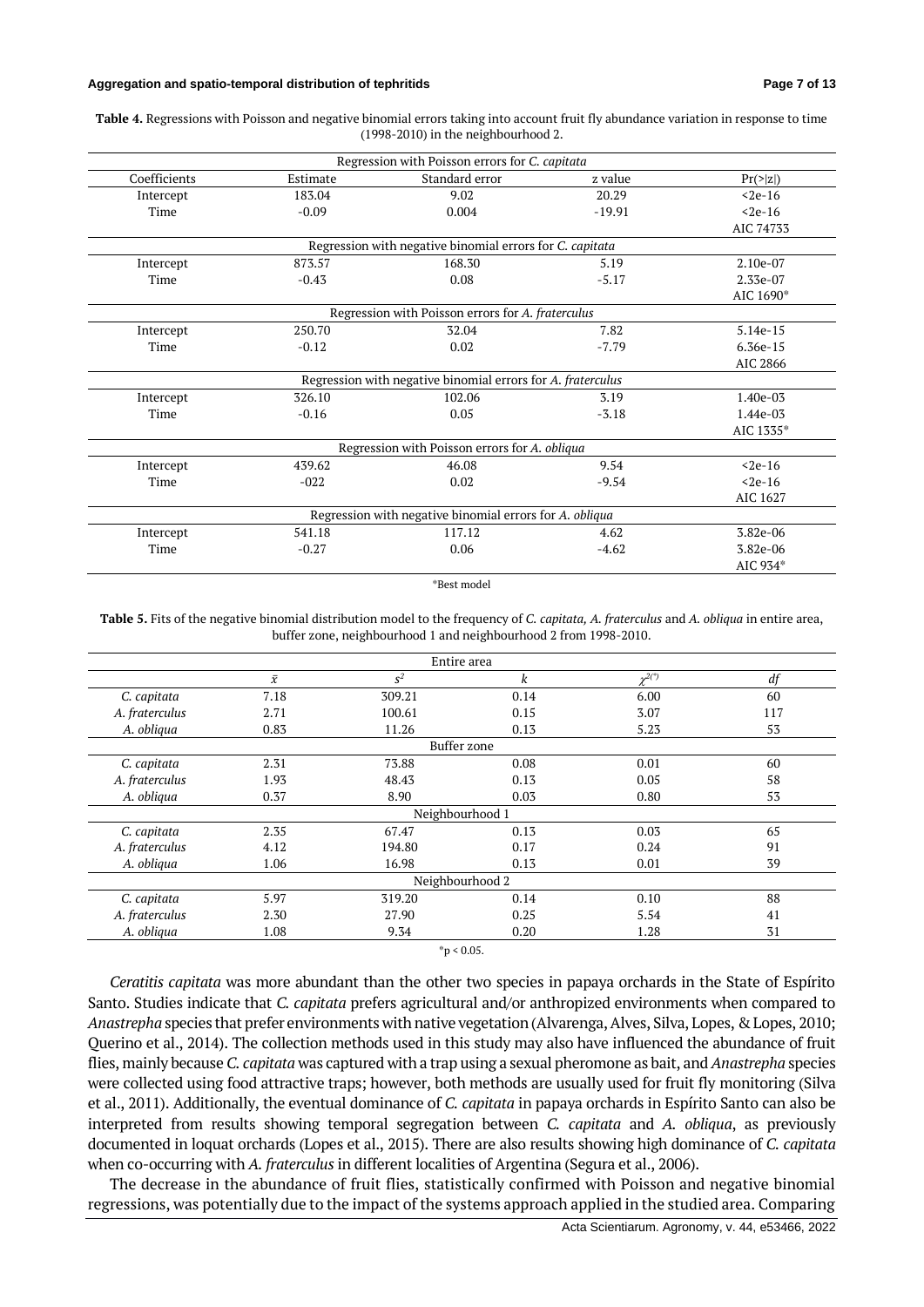the abundance values during the years, the decrease in population size is easily noticeable for *A. fraterculus* and *A. obliqua*. However, although *C. capitata* also exhibited a significant decrease in abundance in response to time, it was not as visible as observed in the other species, potentially due to its high variation in abundance values. In 2003, *C. capitata* exhibited a significantly higher abundance than *A. fraterculus* and *A. obliqua,*  alongside its abundance in other years. There is no specific reason for this outbreak, although *C. capitata* outbreaks have commonly been noticed in other parts of the world where outbreaks frequently occur (Montoya, Cancino, Zenil, Gómez, & Villaseñor, 2005; Barnes, Targovska, & Franz, 2006; Carey, 2010).

In the systems approach, papaya fruits are harvested at stages 1 and 2 of ripeness (Martins & Malavasi, 2003b; Brasil, 2008). In these stages, the fruits have high concentrations of benzyl-isothiocyanate (BITC), a natural chemical compound present in fruit latex, and its concentration decreases as the fruit ripen (Seo, Tang, Sanidad, & Takenaka, 1983; Nascimento, Frighetto, Malavasi, & Habibe, 2003). BITC acts as an ovicide, inhibiting oviposition, and killing the initial larvae of fruit flies (Seo & Tang, 1982). There is no risk of infestation by these insects when the papaya is harvested in the early stages of maturation.

Despite having two models to describe significantly the fruit fly dynamics for the three species, the AIC values indicated that the negative binomial model was the best regression function to explain the relationship between time and fly abundance. In addition, the analysis taking into account the frequency distribution of the fruit flies confirmed the suitability of the negative binomial model for all scenarios analyzed (different periods: 1998 to 2003, 2004 to 2010, and different areas: entire area, buffer zone, and neighbourhoods 1 and 2). Insect count data are generally not normally distributed (Sileshi, 2006), and there is evidence showing that the frequency distribution in this taxonomic group is ecologically described by a negative binomial distribution (Deus et al., 2016; Maldonado Jr, Barbosa, Costa, Gonçalves, & Santos, 2016; Nicácio et al., 2019). This function, characterized by variance significantly higher than the mean (Crawley, 2013), was observed in our results.

|                |           | Entire area 1998-2003     |      |               |    |
|----------------|-----------|---------------------------|------|---------------|----|
|                | $\bar{x}$ | $s^2$                     | k    | $\chi^{2(3)}$ | Df |
| C. capitata    | 5.56      | 291.55                    | 0.13 | 0.07          | 86 |
| A. fraterculus | 4.21      | 167.36                    | 0.20 | 0.45          | 91 |
| A. obliqua     | 1.37      | 18.77                     | 0.20 | 0.04          | 53 |
|                |           | Entire area 2004-2010     |      |               |    |
| C. capitata    | 2.88      | 123.58                    | 0.10 | 0.06          | 88 |
| A. fraterculus | 1.55      | 20.57                     | 0.18 | 4.39          | 58 |
| A. obliqua     | 0.40      | 3.28                      | 0.11 | 3.67          | 35 |
|                |           | Buffer zone 1998-2003     |      |               |    |
| C. capitata    | 1.70      | 20.36                     | 0.13 | 0.0008        | 22 |
| A. fraterculus | 3.83      | 75.22                     | 0.2  | 0.003         | 40 |
| A. obliqua     | 1.04      | 30.36                     | 0.07 | 0.29          | 54 |
|                |           | Buffer zone 2004-2010     |      |               |    |
| C. capitata    | 2.08      | 65.66                     | 0.07 | 0.005         | 59 |
| A. fraterculus | 0.94      | 19.86                     | 0.09 | 1.01          | 58 |
| A. obliqua     | 0.23      | 0.48                      | 0.16 | 4.51          | 03 |
|                |           | Neighbourhood 1 1998-2003 |      |               |    |
| C. capitata    | 1.28      | 7.76                      | 0.21 | 0.03          | 16 |
| A. fraterculus | 8.58      | 469.11                    | 0.21 | 0.0001        | 91 |
| A. obliqua     | 1.96      | 33.01                     | 0.25 | 0.07          | 39 |
|                |           | Neighbourhood 1 2004-2010 |      |               |    |
| C. capitata    | 3.01      | 111.39                    | 0.12 | 0.04          | 66 |
| A. fraterculus | 1.60      | 15.60                     | 0.21 | 0.01          | 34 |
| A. obliqua     | 0.65      | 9.31                      | 0.08 | 0.001         | 35 |
|                |           | Neighbourhood 2 1998-2003 |      |               |    |
| C. capitata    | 8.44      | 444.72                    | 0.15 | 0.06          | 86 |
| A. fraterculus | 2.37      | 32.03                     | 0.26 | 0.12          | 41 |
| A. obliqua     | 1.6       | 16.35                     | 0.21 | 0.02          | 31 |
|                |           | Neighbourhood 2 2004-2010 |      |               |    |
| C. capitata    | 3.23      | 152.54                    | 0.13 | 0.04          | 88 |
| A. fraterculus | 2.18      | 23.72                     | 0.24 | 0.015         | 29 |
| A. obliqua     | 0.58      | 1.71                      | 0.28 | 0.097         | 08 |

| <b>Table 6.</b> Fits of the negative binomial distribution model to the frequency of C. capitata, A. fraterculus and A. obliqua in continuous |
|-----------------------------------------------------------------------------------------------------------------------------------------------|
| implementation of Systems approach (1998-2003) and impact on abundance (2004-2010).                                                           |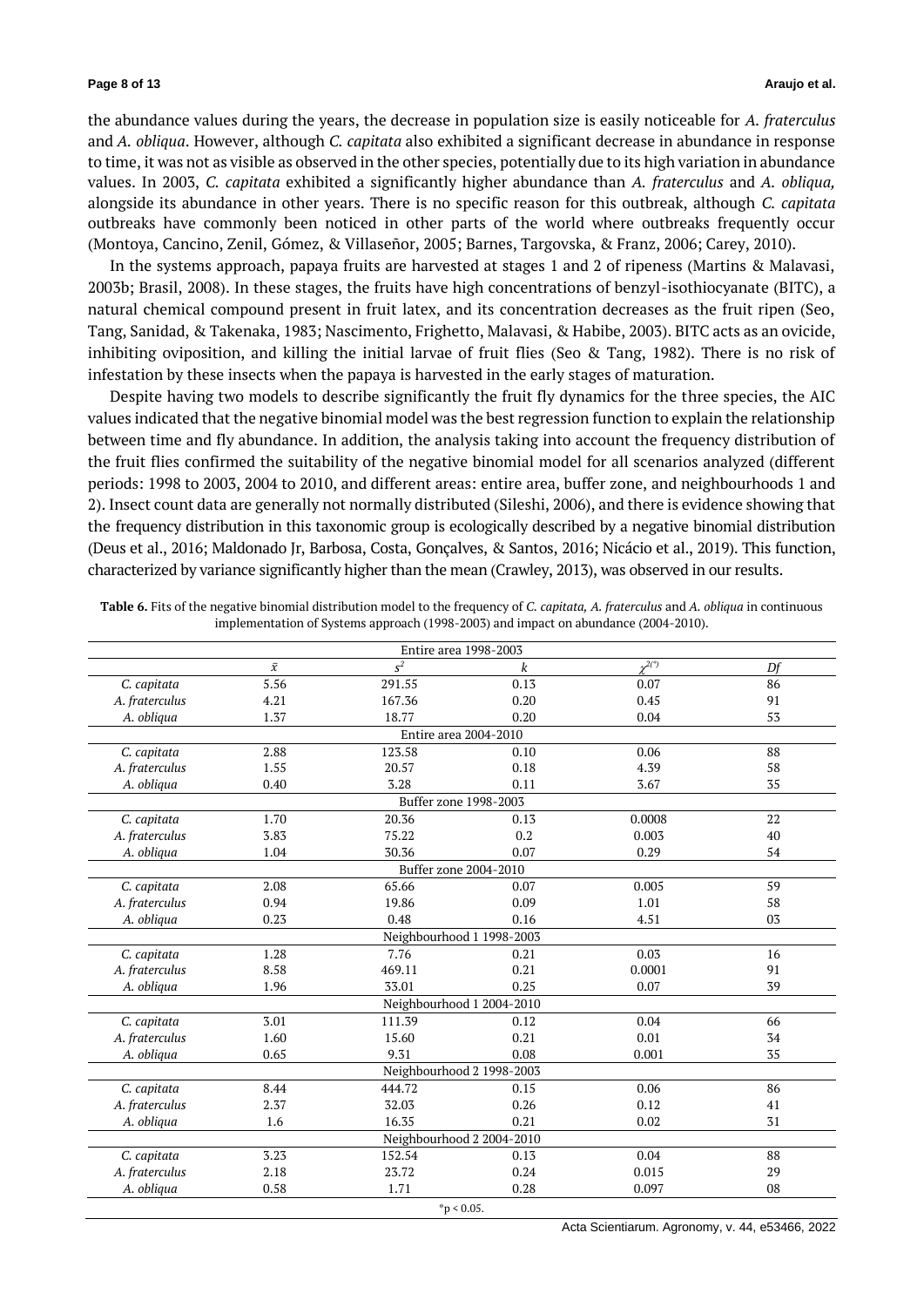#### **Aggregation and spatio-temporal distribution of tephritids Page 9 of 13**

Landscape heterogeneity in the buffer zone may have contributed to the greater aggregation of species, because it contains a large fragment of preserved natural vegetation exhibiting large quantities of resources available for fruit fly maintenance, which may dissipate the concentration of fruit flies in the same area. Fruit flies in agricultural areas tend to be influenced by the presence of fragments of adjacent native vegetation (Aluja et al., 1996; Uchôa & Nicácio, 2010). Forest fragments have contributed to the presence of *Anastrepha* species in adjacent guava orchards (Querino et al., 2014). According to Meats (2007), the conformation of the landscape is a relevant factor in the distribution of fruit flies. Natural environments may result in a more aggregated distribution of flies than other types of environments. In all the scenarios analyzed, *A. obliqua*  exhibited abundances significantly lower than those of the other species, and under this condition, any movement of individuals among sampling units may proportionally influence the spatial pattern of distribution. Furthermore, this can result in a decrease in empty units, making the system prone to random occupancy, characterized by *k* parameter exhibiting values more distant from zero (Reigada & Godoy, 2005).

In neighbourhood 1, the aggregation degree of *C. capitata* and *A. obliqua* increased from the first series to the second series, while *A. fraterculus* maintained the same *k* value. This result, when compared to the buffer zone, allows us to conclude that the population aggregation behavior may change in response to different local conditions, and this is potentially intrinsic to each species, with responses including intense variation regarding distribution among areas. The aggregation trend from the first to the second series was also maintained in neighbourhood 2, but similarly to the buffer zone, *A. obliqua* decreased its aggregation from the first to the second series.

At the global scale, it is usual to observe changes in aggregation in insects described by outbreaks over time, mainly in response to climatic changes, with important implications for pest management (Williams & Liebhold, 1995). However, at the local scale, the spectrum of variable values changes, such as temperature and others generally investigated, is much more restricted, making the influence of temperature or other variables less impactful, as observed in our correlation tests. Therefore, at the local scale, there are potentially other factors capable of influencing the spatial distribution of insects. Changes in the spatial distribution patterns of host plants can influence the intensity of ecological interactions between plants and herbivorous insects (Hakes, Halpern, & Underwood, 2018). Papaya orchards in the investigated areas were not distributed significantly far from each other. This condition may be associated with the general aggregation pattern discussed here. However, distance and size are not homogeneous among the orchards, and these factors certainly influenced each species differently, explaining the small differences in aggregation observed in the three fruit fly species, with particular emphasis on *A. obliqua.*

Comparing the two periods in the entire area, a slight aggregation trend was found for the three species in the series 2004-2010. This result may be due to the management actions implemented in the papaya orchards in Espírito Santo State (Martins & Malavasi, 2003b), mainly because the fruit fly species aggregation is implied in several areas with zero individuals. The decrease in fruit flies in response to the systems approach implementation resulted in more empty areas when compared with the previous condition. This information is relevant, mainly for when sequential sampling plans are implemented to monitor critical population sizes, with direct implications for decisions based on economic threshold and/or prediction of pest outbreaks (Ferreira & Godoy, 2014; Nicácio et al., 2019).

Our results can also be useful as subsidies to optimize monitoring plans and risk mapping in orchards. In this sense, studies should be carried out to discuss the possibility of sampling plans suitable to local realities and critical areas to minimize the costs of installing traps and/or enhancing pest control in locations with a higher risk of infestation.

# **Conclusion**

The aggregation pattern of fruit fly species was significantly influenced by area and time. The buffer zone and the impact on the abundance period provided a maximum aggregation of populations of *C. capitata*, *A. fraterculus,* and *A. obliqua*, indicating a significant association between aggregation degrees and a decrease in the abundance of fruit flies.

## **Acknowledgements**

We thank the *Conselho Nacional de Desenvolvimento Científico e Tecnológico* (CNPq) for the fellowship for the first author. RAZ and WACG are fellow of the *Conselho Nacional de Desenvolvimento Científico e Tecnológico*. We also thank Editage (www.editage.com) for English language editing.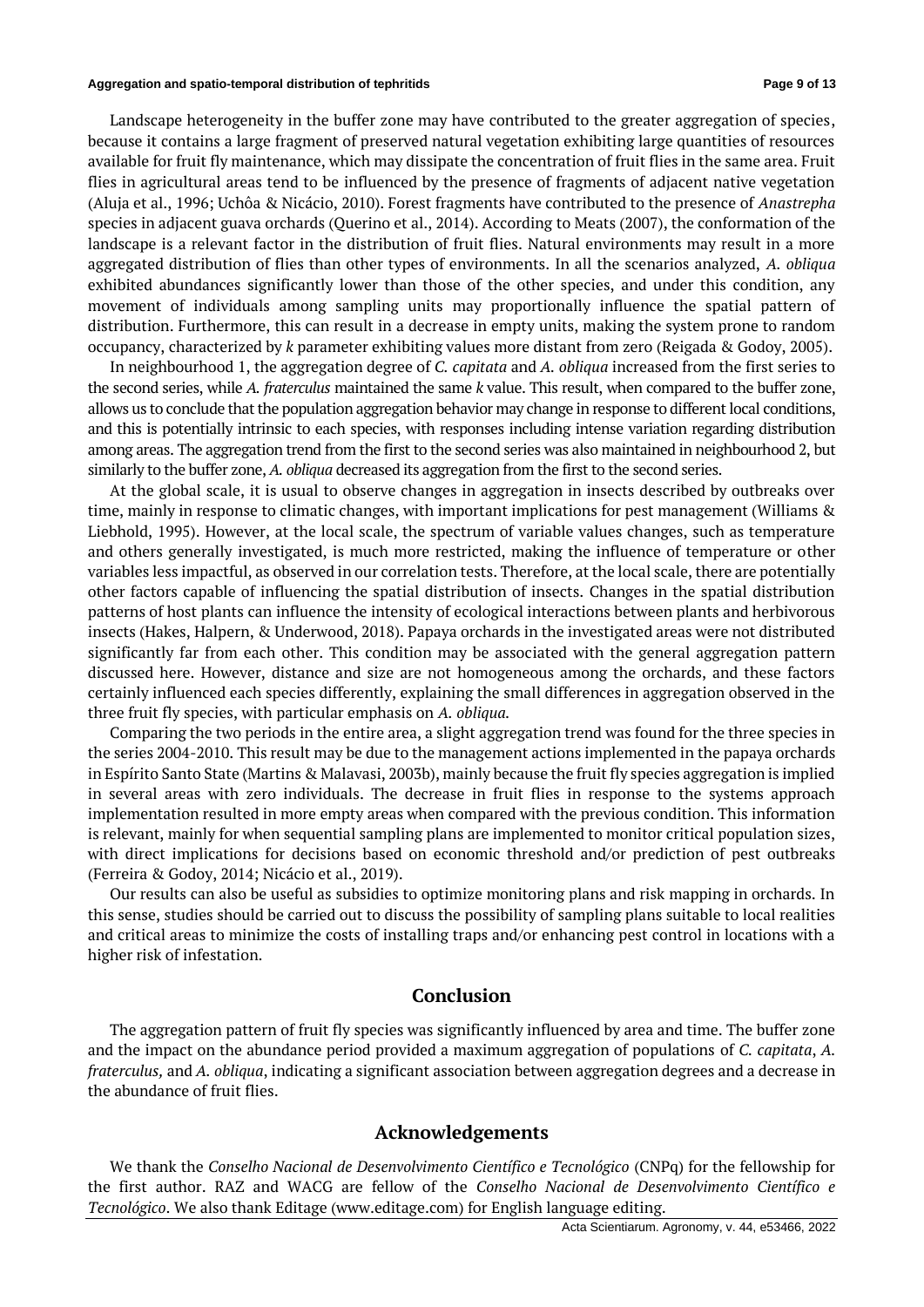# **References**

- Altieri, M. A., & Nicholls, C. I. (2004). An agroecological basis for designing diversified cropping systems in the tropics. *Journal of Crop Improvement, 11*(1-2), 81-103. DOI: https://doi.org/10.1300/J411v11n01\_05
- Aluja, M., & Liedo, P. (1986). Future perspectives on integrated management of fruit flies in Mexico. In M. Mangel, J. R. Carey, & R. E. Plant (Eds.), *Pest control: operations and systems analysis in Fruit Fly management* (p. 12-48). New York, NY: Springer.
- Aluja, M., & Mangan, R. L. (2008). Fruit fly (Diptera: Tephritidae) host status determination: critical conceptual, methodological, and regulatory considerations. *Annual Review of Entomology, 53*(1), 473-502. DOI: https://doi.org/10.1146/annurev.ento.53.103106.093350
- Aluja, M., Celedonio-Hurtado, H., Liedo, P., Cabrera, M., Castillo, F., Guillén, J., & Rios, E. (1996). Seasonal population fluctuations and ecological implications for management of *Anastrepha* fruit flies (Diptera: Tephritidae) in commercial mango orchards in southern Mexico. *Journal of Economic Entomology, 89*(3), 654-667. DOI: https://doi.org/10.1093/jee/89.3.654
- Aluja, M., Ordano, M., Guillén, L., & Rull, J. (2012). Understanding long-term fruit fly (Diptera: Tephritidae) population dynamics: implications for areawide management. *Journal of Economic Entomology, 105*(3), 823-836. DOI: https://doi.org/10.1603/EC11353
- Aluja, M., Rull, J., Sivinski, J., Norrbom, A. L., Wharton, R. A., Macías-Ordóñez, R., ... López, M. (2003). Fruit flies of the genus *Anastrepha* (Diptera: Tephritidae) and associated native parasitoids (Hymenoptera) in the tropical rainforest biosphere reserve of Montes Azules, Chiapas, Mexico. *Environmental Entomology, 32*(6), 1377-1385. DOI: https://doi.org/10.1603/0046-225X-32.6.1377
- Alvarenga, C. D., Alves, D. A., Silva, M. A., Lopes, E. N., & Lopes, G. N. (2010). Moscas-das-frutas (Diptera: Tephritidae) em pomares da área urbana no norte de Minas Gerais. *Revista Caatinga, 23*(2), 25-31.
- Alves, F. L. (2003). A cultura do mamão *Carica papaya* no mundo, no Brasil e no estado do Espírito Santo. In D. S. Martins, & A. F. S. Costa (Eds.), *A cultura do mamoeiro: tecnologias de produção* (p. 11-34). Vitória, ES: Incaper.
- Barnes, B. N., Targovska, A., & Franz, G. (2006). Origin of a Mediterranean fruit fly, *Ceratitis capitata* (Wiedemann), outbreak determined by DNA analysis. *African Entomology, 14*(2), 205-209.
- Brasil. (2008). *Instrução normativa n<sup>o</sup> 5, de 22 de Janeiro de 2008*. Brasília, DF: Diário Oficial da União.
- Carey, J. R. (2010). The Mediterranean fruit fly (*Ceratitis capitata*). *American Entomologist, 56*(3), 158-163. DOI: https://doi.org/10.1093/ae/56.3.158
- Crawley, M. J. (2007). *The R book*. Silwood Park, UK: Wiley-Blackwell.
- Crawley, M. J. (2013). *The R book* (2nd ed.). Silwood Park, UK: Wiley-Blackwell.
- Deus, E. G., Godoy, W. A. C., Sousa, M. S. M., Lopes, G. N., Jesus-Barros, C. R., Silva, J. G., & Adaime, R. (2016). Co-infestation and spatial distribution of *Bactrocera carambolae* and *Anastrepha* spp. (Diptera: Tephritidae) in common guava in the eastern Amazon. *Journal of Insect Science, 16*(1), 88. DOI: https://doi.org/10.1093/jisesa/iew076
- Duarte, P. A. S., Garcia, F. R. M., & Andaló, V. (2016). Faunal analysis and population density of fruit flies (Diptera: Tephritidae) in an orchard located in the central western region of Minas Gerais, Brazil. *Bioscience Journal, 32*(4), 960-968. DOI: https://doi.org/10.14393/BJ-v32n4a2016-33321
- Ferreira, C. P., & Godoy, W. A. C. (2014). *Ecological modelling applied to entomology*. Cham, CH: Springer.
- Flores, S., Montoya, P., Ruiz-Montoya, L., Villaseñor, A., Valle, A., Enkerlin, W., & Liedo, P. (2016). Population fluctuation of *Ceratitis capitata* (Diptera: Tephritidae) as a function of altitude in eastern Guatemala. *Environmental Entomology, 45*(4), 802-811. DOI: https://doi.org/10.1093/ee/nvw051
- Frighetto, J. M., Machota Junior, R., Bortoli, L. C., Botton, M., & Guerra, A. C. B. (2019). Spatial and temporal distribution of South American fruit fly in vineyards. *Revista Ceres, 66*(4), 287-296. DOI: https://doi.org/10.1590/0034-737X201966040007
- Galli, J. A., Michelotto, M. D., Soares, M. B. B., Martins, A. L. M., & Fischer, I. H. (2019). Population fluctuation of fruit fly *Anastrepha* spp. (Díptera: Tephritidae) in guava *(Psidium guajava* L.) accesses produced in organic system. *Acta Agronómica, 68*(1), 9-15. DOI: https://doi.org/10.15446/acag.v68n1.66263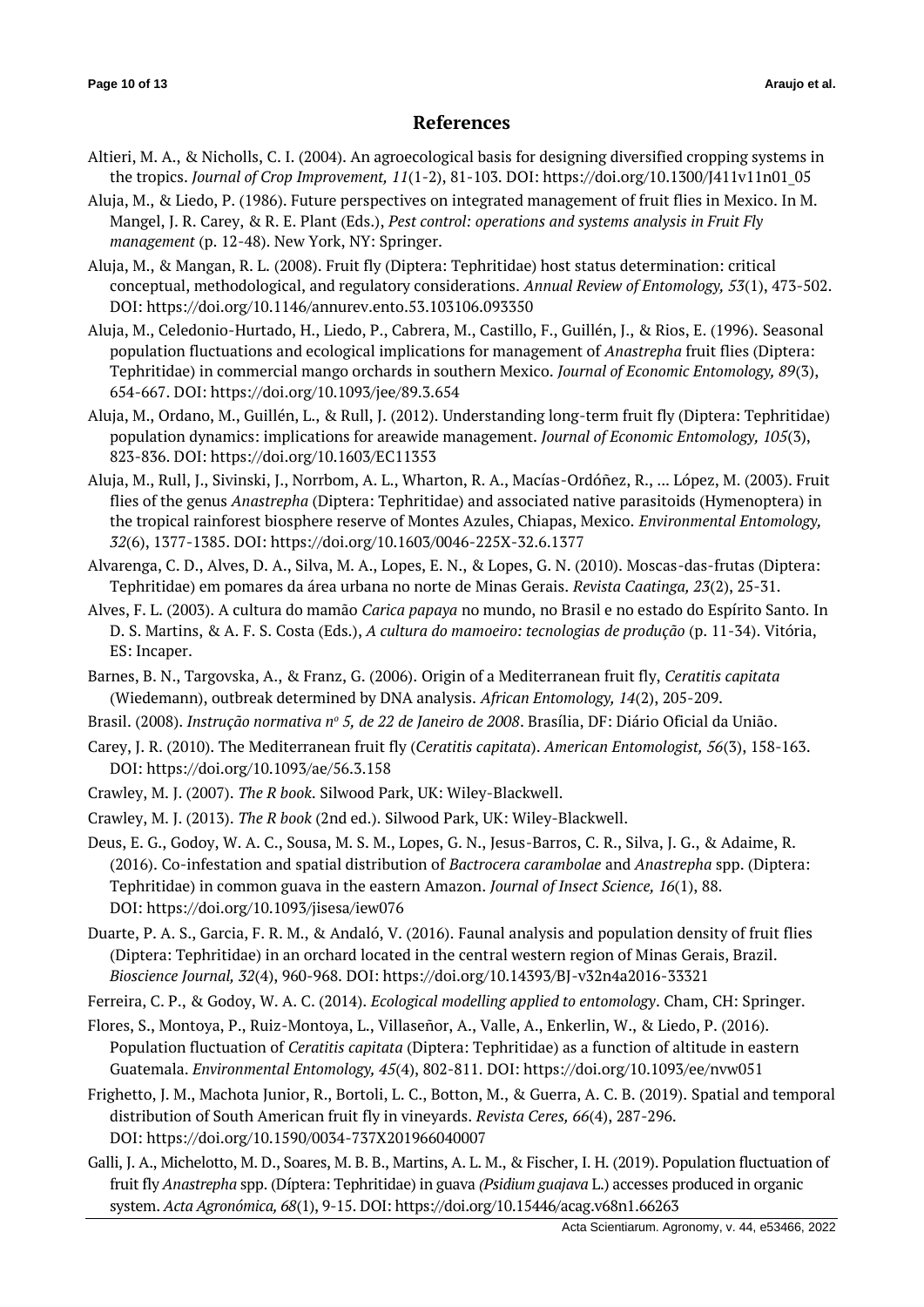## **Aggregation and spatio-temporal distribution of tephritids Page 11 of 13**

- Garcia, A. G., Araujo, M. R., Uramoto, K., Walder, J. M. M., & Zucchi, R. A. (2017). Geostatistics and geographic information system to analyze the spatial distribution of the diversity of *Anastrepha* species (Diptera: Tephritidae): the effect of forest fragments in an urban area. *Environmental Entomology, 46*(6), 1189-1194. DOI: https://doi.org/10.1093/ee/nvx145
- Gutierrez, A. P., & Ponti, L. (2011). Assessing the invasive potential of the Mediterranean fruit fly in California and Italy. *Biological Invasions, 13*(12), 2661-2676. DOI: https://doi.org/10.1007/s10530-011-9937-6
- Hakes, A. S., Halpern, S., & Underwood, N. (2018). Insect herbivores increase the spatial aggregation of a clonal plant. *International Journal of Plant Sciences, 179*(3), 209-216. DOI: https://doi.org/10.1086/696685
- Instituto Capixaba de Pesquisa, Assistência Técnica e Extensão Rural [Incaper]. (2020). *Polos de fruticultura – mamão*. Incaper. Recuperado de https://incaper.es.gov.br/fruticultura-mamao
- Instituto Chico Mendes de Conservação da Biodiversidade [ICMBio]. (2020). *Aspectos físicos e biológicos*. ICMBio. Recuperado de https://www.icmbio.gov.br/rebiosooretama/aspectos-fisicos-e-biologicos.html
- Kierulff, M. C. M., Avelar, L. H. S., Ferreira, M. E. S., Povoa, K. F., & Bérnils, R. S. (2015). Reserva Natural Vale: história e aspectos físicos. *Ciência & Ambiente, 49*, 7-40.
- Kounatidis, I., Papadopoulos, N. T., Mavragani-Tsipidou, P., Cohen, Y., Tertivanidis, K., Nomikou, M., & Nestel, D. (2008). Effect of elevation on spatio-temporal patterns of olive fly (*Bactrocera oleae*) populations in northern Greece. *Journal of Applied Entomology, 132*(9-10), 722-733. DOI: https://doi.org/10.1111/j.1439-0418.2008.01349.x
- Lopes, G. N., Souza-Filho, M. F., Gotelli, N. J., Lemos, L. J. U., Godoy, W. A. C., & Zucchi, R. A. (2015). Temporal overlap and co-occurrence in a guild of sub-tropical tephritid fruit flies. *PLoS One, 10*(7), e0132124. DOI: https://doi.org/10.1371/journal.pone.0132124
- Malavasi, A., & Martins, D. S. (2005). Origem e aplicações futuras do conceito de systems approach. In D. S. Martins (Ed.)*, Papaya Brasil: mercado e inovações tecnológicas para o mamão* (2nd ed., p. 43-53). Vitória, ES: Incaper.
- Malavasi, A., Morgante, J. S., & Zucchi, R. A. (1980). Biologia de "moscas-das-frutas" (Diptera, Tephritidae).: I. listas de hospedeiros e ocorrência. *Revista Brasileira de Biologia, 40*(1), 9-16.
- Maldonado Jr, W., Barbosa, J. C., Costa, M. G., Gonçalves, P. C. T., & Santos, T. R. (2016). Spatial distribution and sequential sampling of *Brevipalpus phoenicis* in citrus. *Revista Brasileira de Fruticultura, 38*(4), e-085. DOI: https://doi.org/10.1590/0100-29452016
- Martins, D. S., & Malavasi, A. (2003a). Aplicação do "System Approach" para a exportação de frutas: mamão brasileiro para os Estados Unidos. In L. Zambolim (Ed.)*, Manejo integrado: produção integrada, fruteiras tropicais, doenças e pragas* (p. 7-35). Viçosa, MG: UFV.
- Martins, D. S., & Malavasi, A. (2003b). Systems Approach na produção de mamão do Espírito Santo, como garantia de segurança quarentenária contra moscas-das-frutas. In D. S. Martins, & A. F. S. Costa (Eds.), *A cultura do mamoeiro: tecnologias de produção* (p. 347-372). Vitória, ES: Incaper.
- Martins, D. S., Fornazier, M. J., Ventura, J. A., Malavasi, A., & Ferreira, P. S. F. (2011). Caracterização da cultura de mamão na região norte do Espírito Santo como área de baixa prevalência de moscas-dasfrutas. *Simpósio do Papaya Brasileiro: Inovação e Sustentabilidade, 5*, 12.
- Martins D.S., Uramoto K., & Malavasi A. (2000) Espírito Santo. In: A. Malavasi & R.A. Zucchi (eds), *Moscasdas-frutas de importância econômica no Brasil: conhecimento básico e aplicado* (p. 253-258). Ribeirão Preto, SP: Holos.
- Meats, A. (2007). Dispersion of fruit flies (Diptera: Tephritidae) at high and low densities and consequences of mismatching dispersions of wild and sterile flies. *Florida Entomologist, 90*(1), 136-146. DOI: https://doi.org/10.1653/0015-4040(2007)90[136:DOFFDT]2.0.CO;2
- Meyer, M., Robertson, M. P., Peterson, A. T., & Mansell, M. W. (2008). Ecological niches and potential geographical distributions of Mediterranean fruit fly (*Ceratitis capitata*) and Natal fruit fly (*Ceratitis rosa*). *Journal of Biogeography, 35*(2), 270-281. DOI: https://doi.org/10.1111/j.1365-2699.2007.01769.x
- Montoya, P., Cancino, J., Zenil, M., Gómez, E., & Villaseñor, A. (2005). Parasitoid releases in the control of Ceratitis capitata (Diptera: Tephritidae) outbreaks, in coffee growing zones of Chiapas, Mexico. *Vedalia, 12*(1), 85-89.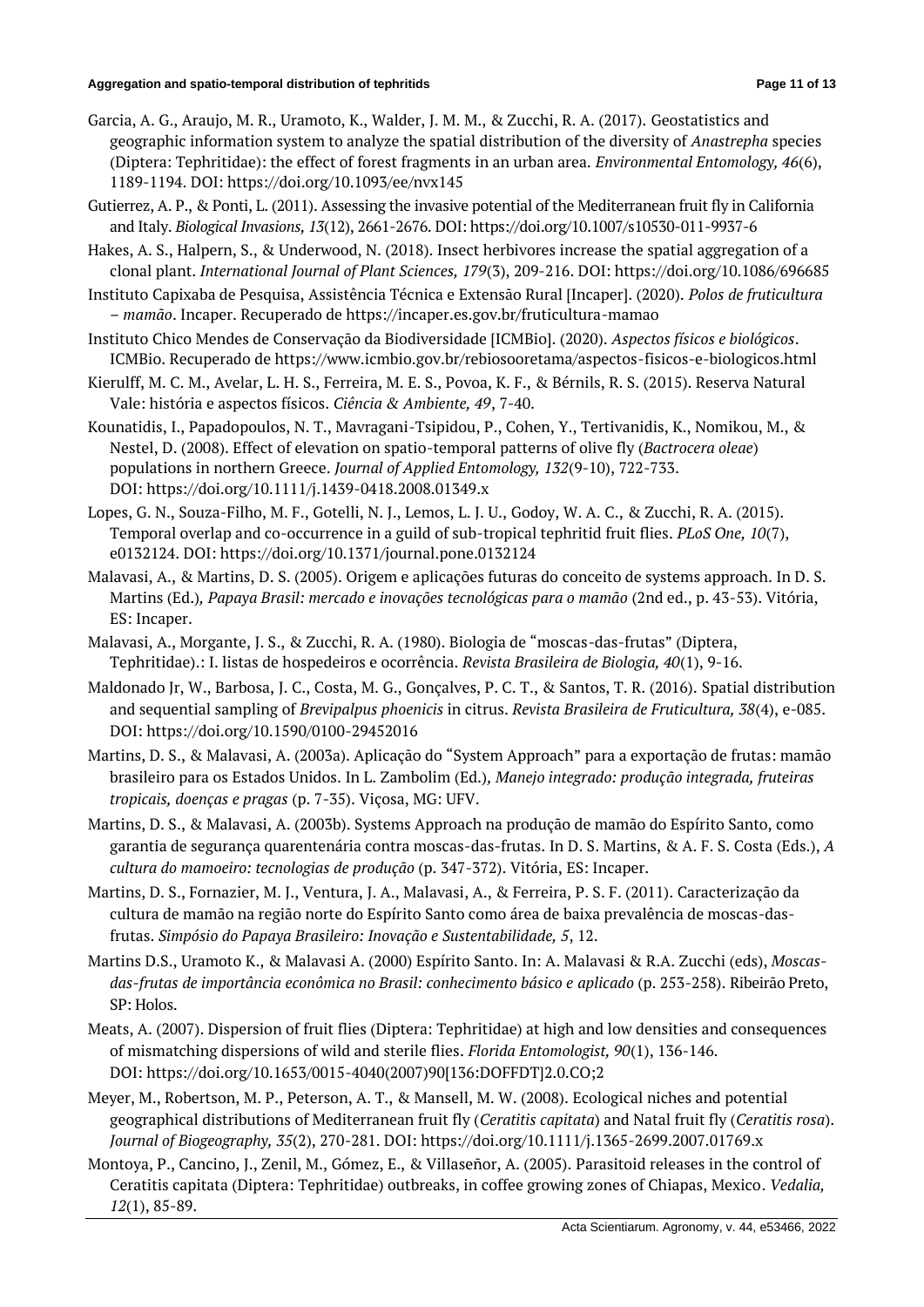- Nascimento, A. S., Frighetto, R. T. S., Malavasi, A., & Habibe, T. C. (2003). Avaliação dos teores de benzil isotiocinato (BITC) em mamoeiros sadios e infectados pela meleira sob condições de campo e telado. In D. S. Martins (Ed.)*, Papaya Brasil: qualidade do mamão para o mercado interno* (p. 609-612). Vitória, ES: Incaper.
- Nicácio, J., Oliveira, I., Uchoa, M. A., Faccenda, O., Abot, A. R., Fernandes, M. G., & Garcia, F. R. M. (2019). Spatial distribution and control levels of *Anastrepha* spp. (Diptera: Tephritidae) in guava orchards. *Anais da Academia Brasileira de Ciências, 91*(3), e20180428. DOI: https://doi.org/10.1590/0001-3765201920180428
- Norrbom, A.L., Muller, A., Gangadin, A., Sutton, B.D., Rodriguez, E.J., Savaris, M., Lampert, S., Rodriguez-Clavijo, P.A., Steck, G.J., Moore, M.R., Nolazo, N., Troya, H., Keil, C.B., Padilla, A., Wiegmann, B.M., Cassel, B., Branham, M. & Ruiz-Arc, R. (2021). New species and host plants of *Anastrepha* (Diptera: Tephritidae) primarily from Suriname and Pará, Brazil. *Zootaxa 5044* (1): 001–074. DOI: https://doi.org/10.11646/zootaxa.5044.1.1
- Norrbom, A.L., Zucchi, R.A. & Hernández-Ortiz, V. (1999). Phylogeny of the genera *Anastrepha* and *Toxotrypana* (Trypetinae: Toxotrypanini) based on morphology. In: M. Aluja & A.L. Norrbom (Eds.), *Fruit flies (Tephritidae): Phylogeny and evolution of behavior* (p. 299–342). Boca Raton, FL: CRC Press.
- Oliveira, I., Uchoa, M. A., Pereira, V. L., Nicácio, J., & Faccenda, O. (2019). *Anastrepha* species (Diptera: Tephritidae): patterns of spatial distribution, abundance, and relationship with weather in three environments of midwestern Brazil. *Florida Entomologist, 102*(1), 113-120. DOI: https://doi.org/10.1653/024.102.0118
- Querino, R. B., Maia, J. B., Lopes, G. N., Alvarenga, C. D., & Zucchi, R. A. (2014). Fruit fly (Diptera: Tephritidae) community in guava orchards and adjacent fragments of native vegetation in Brazil. *Florida Entomologist, 97*(2), 778-786. DOI: https://doi.org/10.1653/024.097.0260
- Raga, A., Paula, L. I. S., Souza-Filho, M. F., & Castro, J. L. (2017). Population dynamics and infestation rate of fruit flies in stone fruits in São Paulo State, Brazil. *Annual Research & Review in Biology, 14*(6), 1-11. DOI: https://doi.org/10.9734/ARRB/2017/34005
- Reigada, C., & Godoy, W. A. C. (2005). Dispersal and predation behavior in larvae of *Chrysomya albiceps* and *Chrysomya megacephala* (Diptera: Calliphoridae). *Journal of Insect Behavior, 18*(4), 543-555. DOI: https://doi.org/10.1007/s10905-005-5611-0
- Rosa, J. M., Nunes, M. Z., Boff, M. I. C., Garcia, F. R. M., Boff, P., & Franco, C. R. (2018). Ensamble de moscas de las frutas (Diptera: Tephiritidae) en huerto de feijoa en el Estado de Santa Catarina, Brasil. *Revista Colombiana de Entomologia, 44*(1), 110-115. DOI: https://doi.org/10.25100/socolen.v44i1.6547
- Rull, J., Tadeo, E., Lasa, R., Rodríguez, C. L., Altuzar-Molina, A., & Aluja, M. (2018). Experimental hybridization and reproductive isolation between two sympatric species of tephritid fruit flies in the *Anastrepha fraterculus* species group. *Insect Science, 25*(6), 1045-1055. DOI: https://doi.org/10.1111/1744-7917.12489
- Santos, R. P. D., Silva, J. G., & Miranda, E. A. (2020). The past and current potential distribution of the fruit fly *Anastrepha obliqua* (Diptera: Tephritidae) in south America. *Neotropical Entomology,* 49(2), 284-291. DOI: https://doi.org/10.1007/s13744-019-00741-1
- Segura, D. F., Vera, M. T., Cagnotti, C. L., Vaccaro, N., Coll, O., Ovruski, S. M., & Cladera, J. L. (2006). Relative abundance of *Ceratitis capitata* and *Anastrepha fraterculus* (Diptera: Tephritidae) in diverse host species and localities of Argentina. *Annals of the Entomological Society of America, 99*(1), 70-83. DOI: https://doi.org/10.1603/0013-8746(2006)099[0070:RAOCCA]2.0.CO;2
- Selivon, D. (2000). Relações com as plantas hospedeiras. In A. Malavasi, & R. A. Zucchi (Eds.)*, Moscas-das-frutas de importância econômica no Brasil: conhecimento básico e aplicado* (p. 87-91). Ribeirão Preto, SP: Holos.
- Seo, S. T., & Tang, C.-S. (1982). Hawaiian fruit flies (Diptera: Tephritidae): toxicity of benzyl isothiocyanate against eggs or 1st instars of three species. *Journal of Economic Entomology, 75*(6), 1132-1135. DOI: https://doi.org/10.1093/jee/75.6.1132
- Seo, S. T., Tang, C.-S., Sanidad, S., & Takenaka, T. H. (1983). Hawaiian fruit flies (Diptera: Tephritidae): variation of index of infestation with benzyl isothiocyanate concentration and color of maturing papaya. *Journal of Economic Entomology, 76*(3), 535-538. DOI: https://doi.org/10.1093/jee/76.3.535
- Sileshi, G. (2006). Selecting the right statistical model for analysis of insect count data by using information theoretic measures. *Bulletin of Entomological Research, 96*(5), 479-488. DOI: https://doi.org/10.1079/BER2006449